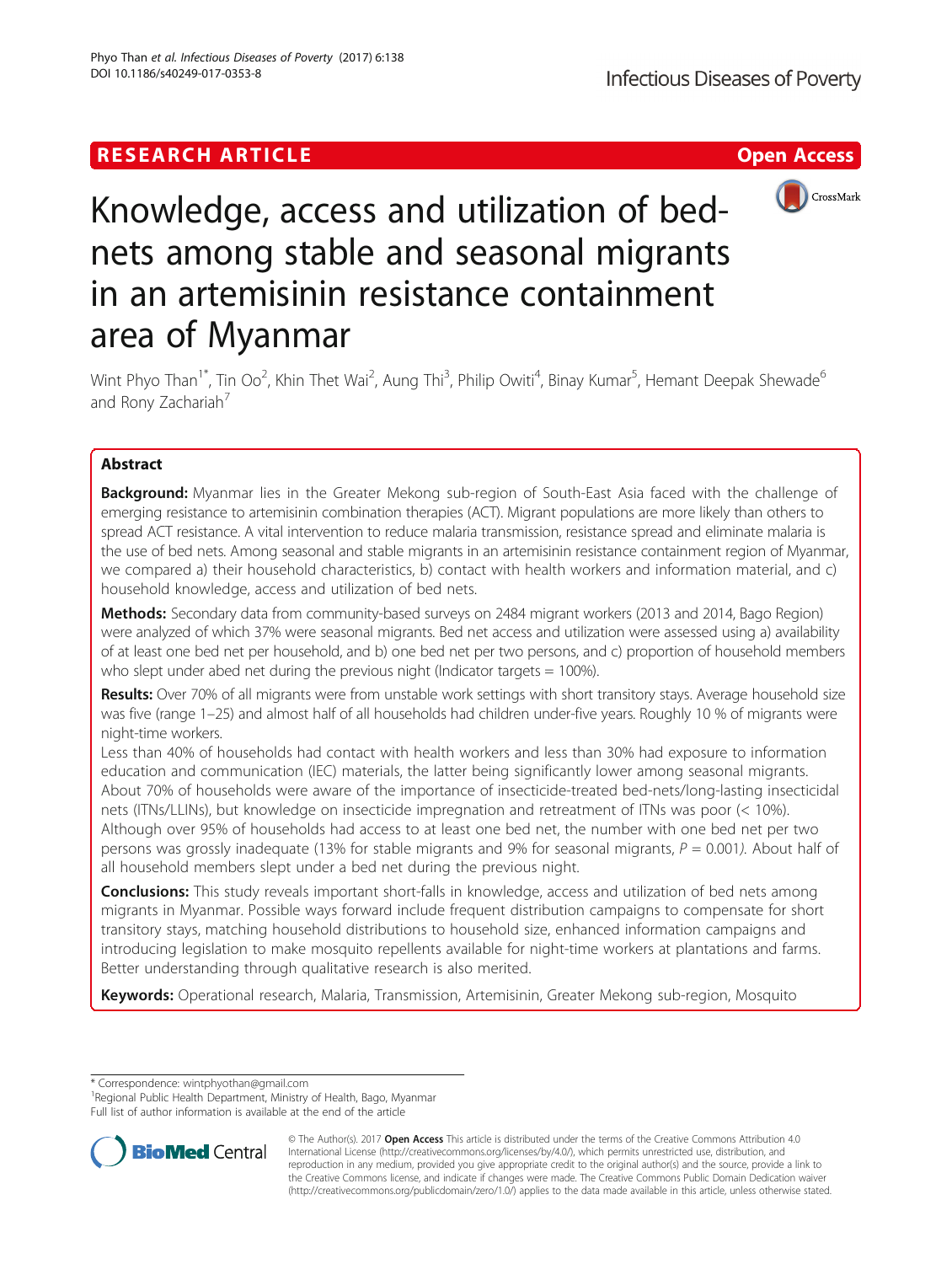#### Multilingual abstracts

Please see Additional file [1](#page-6-0) for translations of the abstract into the five working languages of the United Nations.

#### Background

Malaria is a global public health problem with an estimated 214 million cases and 438,000 deaths reported in 2015 [[1\]](#page-7-0). Myanmar, located in South-East Asia is one of the highest malaria burden countries with nearly 300,000 confirmed malaria cases in 2014. Plasmodium falciparum infection accounted for approximately 70% of all notified cases [\[1](#page-7-0)–[3](#page-7-0)].

Artemisinin-based combination therapies (ACTs) have been vital in reducing global malaria burden but are faced with the challenge of emerging resistance in the Greater Mekong Sub-region which includes Myanmar and five other countries: Cambodia, the Lao Peoples Democratic Republic, Thailand, Vietnam and Yunann Province of China. This is of serious concern as it may result in further global spread of ACT resistance [\[2](#page-7-0)–[7\]](#page-7-0).

Mobile and migrant populations are more likely than others to carry and spread ACT resistant parasites. This is because they often live and work in areas with high malaria transmission, have high human-to-vector contact ratios and have limited access to prevention and care services [[4, 5\]](#page-7-0). As many migrants are undocumented, they may mistrust any channel perceived as official, including public health care facilities. Consequently, migrant populations are more likely to seek care from unregulated private vendors and quacks, thereby augmenting their risk of exposure to substandard care and ACT treatment [\[6](#page-7-0)]. This may augment ACT resistance development and its spread.

One of the vital interventions to reduce malaria transmission among migrant and mobile populations is the use of insecticide-treated bed-nets/long-lasting insecticidal nets (ITNs/LLINs) [\[8](#page-7-0)–[10](#page-7-0)]. Such bed-nets interrupt malaria transmission resulting in a decline in malaria incidence by 50% in a variety of settings [\[9](#page-7-0)]. Myanmar aims at achieving 100% household access and utilization of ITNs/ LLINs among migrant and mobile populations and monitoring these parameters is considered a national operational research priority [[2](#page-7-0)].

Partial artemisinin resistance has been found in Bago Region in Myanmar [\[7](#page-7-0)]. This region has migrants who can be categorized broadly into stable and seasonal migrants. Stable migrants work in mines, plantations and other construction sites and spend relatively longer periods of time in a particular geographic area. They may thus have better access and utilization of key malaria control interventions such as bed-nets compared to seasonal migrants who have shorter periods of stay linked to seasonal work such as farming and harvesting [\[5\]](#page-7-0). Even when seasonal migrants own bed-bets, they may fail to carry this along with them during travel. Contact with health workers and access to knowledge on vector control may also be relatively compromised in the latter group.

Although a number of studies have focused on bednet utilization among migrant populations as a whole [[4](#page-7-0), [6](#page-7-0), [11](#page-7-0)–[14\]](#page-7-0), a literature search revealed no studies from the Greater Mekong Sub-region that have stratified these parameters by seasonal and stable migrants. This would be useful to fine-tune national malaria control strategies in these two groups. Among seasonal and stable migrants in the Bago Region of Myanmar, we thus compared a) their household characteristics, b) contact with health workers and access to information material, and c) household knowledge, access and utilization of bed nets.

#### **Methods**

#### Study design

A retrospective analysis of data involved 10 townships with migrant workers in the Bago Region of Myanmar (Fig. [1](#page-2-0)). This was a sub-set of data acquired through two community-based surveys conducted between the months of November and December during two years (2013 and 2014) in four Malaria endemic regions of Myanmar.

#### Community based surveys

The community-based surveys involved a multi-stage sampling process [[14\]](#page-7-0). Specifically for the Bago Region of Myanmar (the study region), the National Malaria Control Program first used purposive sampling to include all 10 townships in the Bago Region known to have migrant workers. A total of 270 known migrant worker sites (e.g. plantations, gold mines) in the 10 townships were included. A ratio of at least 1:2 was considered in selecting migrant groups stratified as categories 1 and 2 (more stable and permanent work settings) versus category 3 (less stable work settings). Within each of these sites a random selection of migrant households were then sampled with a total of 2700 households being included for analysis (1300 household from 2013 and 1400 in 2014). This allowed inclusion of both stable and seasonal migrants in the study sample. The 10 townships included in this analysis were all classified as being in Tier 1 by 2015 while in 2013 they were still considered as being in Tier II by Hlaing et al. [\[14](#page-7-0)] indicating growing ACT resistance over time.

The term households used in this study represented both formal as well as in-formal structures: the latter mostly occupied by seasonal migrants. In contrast, migrant workers with higher degree of stability belonged to permanent or semi-permanent work settings resided in formal household structures.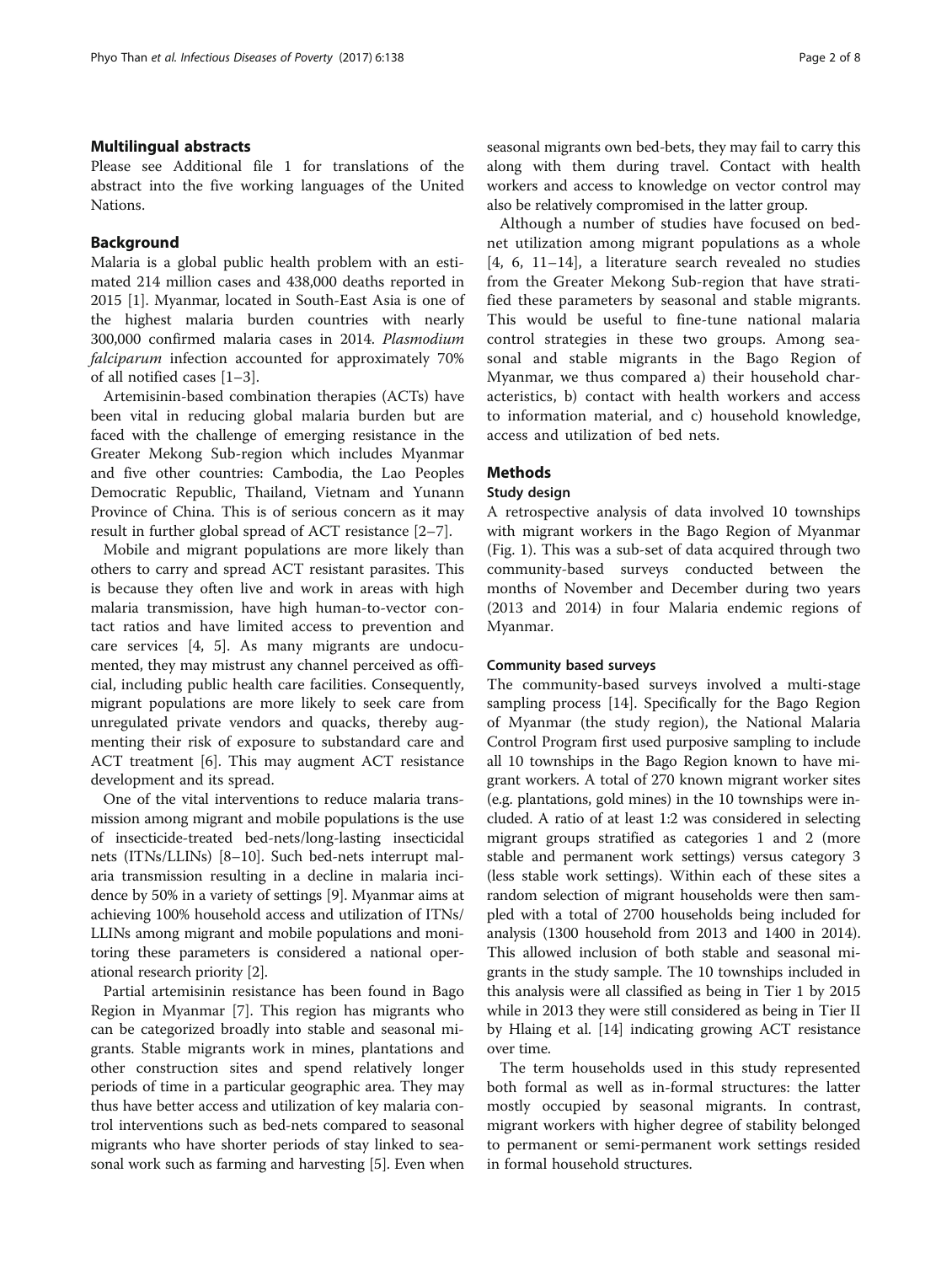<span id="page-2-0"></span>

Questionnaires used in the community surveys were pre-tested. All interviewers were trained by a supervisory team from the Department of Medical Research in Myanmar.

### Setting

The Republic of the Union of Myanmar is a country in the South - East Asian Region bordered by the People's Republic of China in the North and North East, Laos in the East, Thailand in the South East, Bangladesh in the West and India in the North West. The country is divided administratively, into the capital territory (Nay Pyi Taw Council Territory) and 14 States and Regions. These include 330 townships of which 284 are in malaria endemic areas.

The Bago Region was the focus of the study. It includes 28 townships of which in 2015, 14 became classified as Tier 1 (areas with credible evidence of artemisinin resistance), while the rest were in tier 3 (areas with no evidence of artemisinin resistance and limited contact with Tier 1 areas). There are about 4.8 million inhabitants in Bago Region of whom approximately 30,000 are migrants. In 2014, there were an estimated 3599 confirmed malaria cases and four deaths in Bago Region. In Myanmar, there are three distinct seasons including a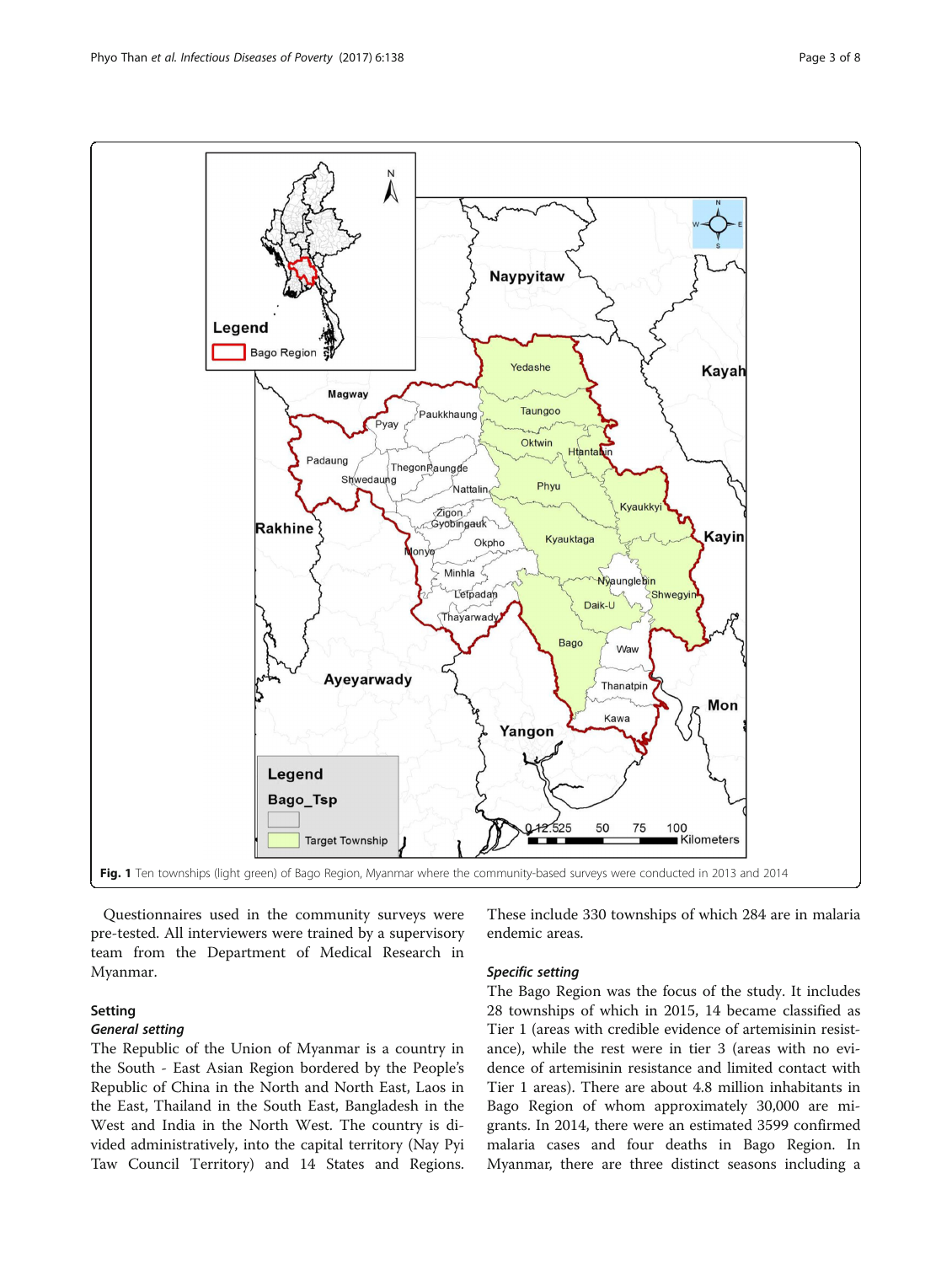hot, a wet and a cool season. Hot season runs from March to mid-May; the wet season from mid-May to the end of October and the cool season are from November to February.

Classification of seasonal and stable migrants Seasonal migrants work on farms (paddy fields and rubber plantations), and are present during the early and/ or late parts of each season depending on the type of activity (sowing or harvest). Other seasonal activities include fishing, bamboo cutting in forests and charcoal making. For the purposes of this study, a seasonal worker was anyone who self-reported movements from one geographic area to another in order to seek temporary employment during a specific season (duration of four months for each season). A stable migrant was categorized as one who engaged in more permanent activities such as with corporate institutions, mines and long-term farming and plantation enterprises. This classification was in accordance with Myanmar guidelines of the International Organization of Migration (IOM) [[15\]](#page-7-0). Usually in stable work settings, migrant workers have other family members staying in the same household. In contrast, for less stable work settings, there may be only one migrant per household. The classification of migrant work settings for this study was stated in Hlaing et al. [\[14\]](#page-7-0): Category 1 referred to permanent or semi-permanent work settings with high social capital, where sustainable results can be achieved for malaria control; Category 2: semipermanent work settings with moderate social capital, where sustainable community-based results can be achieved for malaria control; Category 3: small, often temporary work sites, with low social capital and resource availability.

Malaria intervention policies and strategies for migrants in Myanmar There are national guidelines for malaria prevention and treatment [[16\]](#page-7-0). The main malaria control interventions include diagnostic testing for suspected malaria cases; ACT-based treatment; free ITNs/LLINs distribution in areas of high malaria transmission with a focus on mobile and migrant population and indoor residual spraying. These services are offered free-of-charge.

Malaria health workers and volunteers visit migrant settings and offer malaria related information education and communication (IEC) including on the importance of using bed-nets. IEC materials are distributed in the local language.

Bed-net distribution, access and utilization The National Malaria Control Programme (NMCP) distributed 302,694 and 258,475 ITNs/LLINs in Bago Region in 2012 and 2013, respectively. Access to bed-nets at household level was assessed using two indicators: a) availability of at least one bed net per household, and b) at least one bed net per two household members [\[1\]](#page-7-0). Indicators for bednet utilization included the total number and proportion of household members who slept under an ITN during the previous night.

#### Data variables, sources and validation

Data variables related to the study objectives were sourced from two community-based malaria surveys conducted by NMCP and WHO among migrant households in the Bago Region. Awareness related to bed net impregnation procedure and bed net retreatment procedure were assessed through questions which had 'yes or no' response. With reference to knowledge on duration of effectiveness of long lasting-insecticide treated net, respondents were asked about the duration in years / months. Response was interpreted as 'correct' if it was 3 years.

Survey data used for this secondary analysis was double entered and validated using EpiData Entry software (version 3.1, EpiData Association, Odense, Denmark).

#### Analysis and statistics

We used frequency, proportion(s), to summarize the baseline characteristics and study outcomes. Prevalence ratios (PR) and 95% confidence intervals were used. Chi-square was used to compare groups as appropriate. The level of significance was set at  $P \le 0.05$ . SPSS (version 22, IBM Corporation, New York, USA) was used for analysis.

#### Results

Out of the intended 2700 households to be included in the analysis, data was missing in 216 households. Of the remaining 2484 households with complete data and included in the analysis, 1565 (63%) were inhabited by stable migrants and 919 (37%) were inhabited by seasonal migrants.

Household characteristics of stable and seasonal migrants Table [1](#page-4-0) shows the household characteristics stratified by migrant type. The great majority of migrants (both groups) were from unstable work settings (category 3). A negligible proportion of seasonal migrants (8%) were from stable work settings indicating the inclusion of household members who had seasonal jobs. Less than 30% of migrants reported over five members per household. On the other hand, single person households were negligible. Almost half of the households in both groups had children under-five years. Roughly, 10 % of migrants were night workers.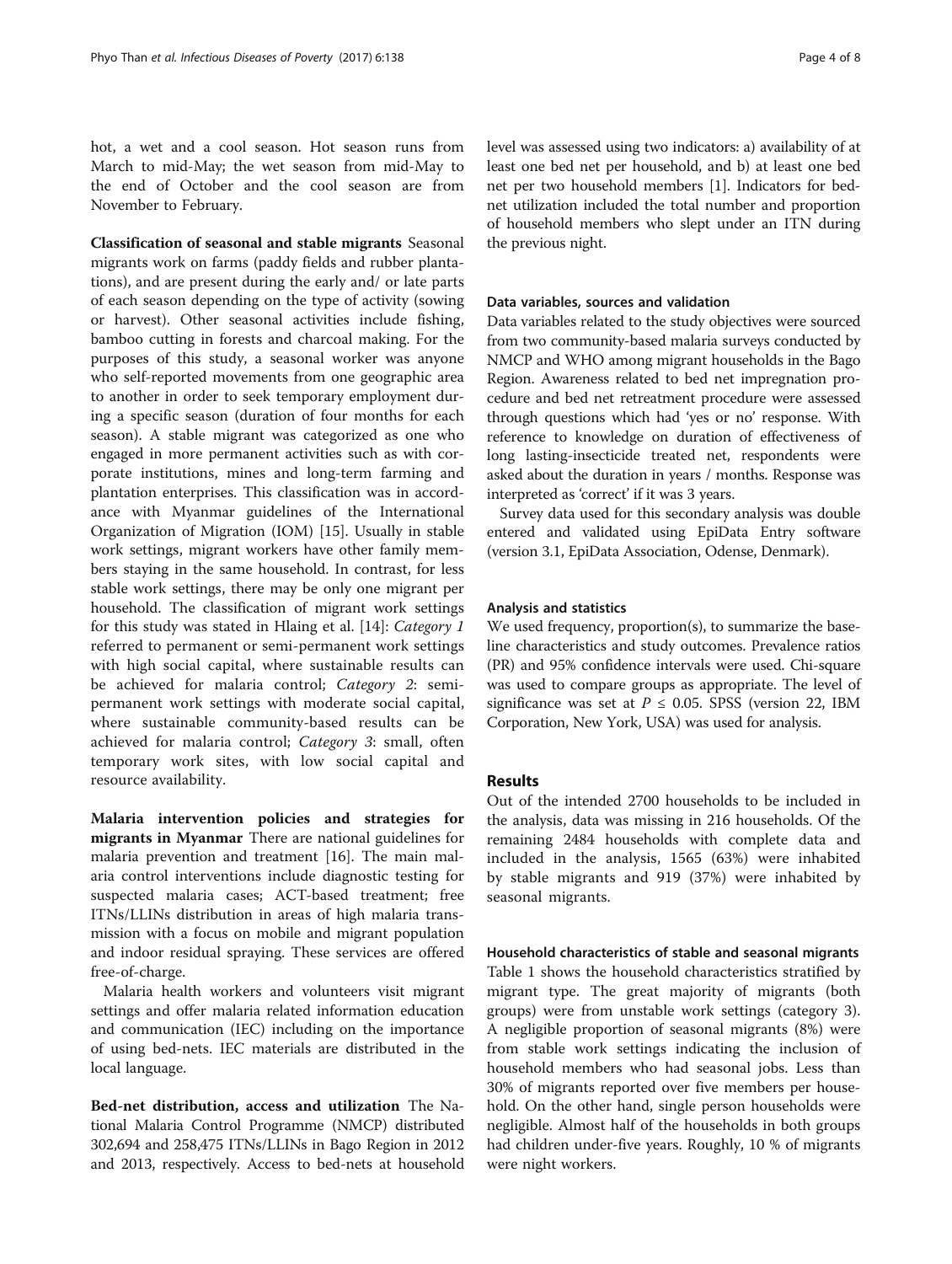<span id="page-4-0"></span>Table 1 Household characteristics of stable and seasonal

| migrant workers in Bago Region, Myanmar, 2013 and 2014 |       |                          |                            |
|--------------------------------------------------------|-------|--------------------------|----------------------------|
| Characteristic                                         | Total | Stable migrants<br>n (%) | Seasonal migrants<br>n (%) |
| Total households                                       | 2484  | 1565                     | 919                        |
| Migrant category <sup>a</sup>                          |       |                          |                            |
| Category 1                                             | 129   | 58 (4)                   | 71 (8)                     |
| Category 2                                             | 540   | 394 (25)                 | 146 (16)                   |
| Category 3                                             | 1815  | 1113(71)                 | 702 (76)                   |
| Household members                                      |       |                          |                            |
| $1 - 5$                                                | 1827  | 1161 (74)                | 666 (73)                   |
| $6 - 10$                                               | 616   | 380 (24)                 | 236 (26)                   |
| >10                                                    | 41    | 24(2)                    | 17(2)                      |
| Children under 5 years                                 |       |                          |                            |
| Present                                                | 1137  | 754 (48)                 | 383 (42)                   |
| Households members worked at night <sup>b</sup>        |       |                          |                            |
| Yes                                                    | 267   | 173 (11)                 | 94 (10)                    |

<sup>a</sup>Category 1: Permanent work setting; Category 2: Semi-permanent work setting; Category 3: Unstable work setting

b During the previous week

#### Contact with health workers and exposure to information material

Less than 40% of migrant households had any contact with health workers and less than 30% had any exposure to malaria IEC materials (Table 2). Exposure to IEC materials was significantly lower among seasonal migrants compared to stable migrants.

#### Knowledge on bed nets

Approximately 70% of respondents were aware of the importance of ITN/LLINs, but less than half had specific knowledge related to LLINs, the latter was significantly lower in seasonal migrants. However, just over 80% of respondents from both groups reported their awareness of insecticide treated nets. The knowledge on bed net impregnation and retreatment of ITNs was poor  $\left( < 10\% \right)$ : the former was significantly lower among seasonal migrants (Table [3\)](#page-5-0).

#### Household bed-net access and utilization

Table [4](#page-5-0) shows bed net access at household level and their utilization in stable and seasonal migrants. Although almost all households had access to at least one bed net per household (any type), households having at least one bed net per two persons was at a low 13% for stable migrants and 9% for seasonal migrants  $(P < 0.01$ , Fig. [2\)](#page-6-0). There were serious shortfalls in terms of sufficient numbers of bed nets being available within households. About half of all household members actually slept under a bed net during the previous night; this was significantly lower in seasonal migrants.

#### **Discussion**

This is the first study from Myanmar comparing malaria knowledge on prevention as well as access and utilization of bed nets among seasonal and stable migrants in an artemisinin resistance containment area. Access to health workers, knowledge about LLINs, knowledge on bed net impregnation and their retreatment were universally low. Furthermore, considerable shortfalls (from the desired 100%) in access to bed nets were observed. Many indicators were significantly worse among seasonal migrants. These finding compare well with other studies which highlight challenges in implementing malaria control interventions among migrant workers along the Thailand-Cambodia border and in rural areas of Cambodia [\[16](#page-7-0)–[18](#page-7-0)]. In Western Cambodia, high mobility of seasonal workers combined with low access and the lack of social and anthropological research reduced the reach, and impact of all malaria control interventions [\[18\]](#page-7-0). Mobile malaria workers have been suggested as one way forward, in bridging this gap. Similarly, highly mobile migrants along the Thai-Cambodia border lack access to preventive health messaging which may influence uptake of available interventions [[16](#page-7-0)]. The lack of reliable information on mobility patterns of migrants in the Mekong region is also considered a hurdle to targeting sustainable malaria control efforts and this merits specific research [\[16, 17](#page-7-0), [19\]](#page-7-0).

The findings are particularly relevant to the Bago Region - one of the four regions in Myanmar ear-marked to move from the stage of malaria control to pre-elimination. As migrant populations in the Greater Mekong Sub-region

Table 2 Contact with health workers (HW) and access to Information, Education and Communication (IEC) material in stable and seasonal migrants in Bago Region, Myanmar, 2013 and 2014

| Characteristic          | Stable migrants<br>$n (%)^a$ | Seasonal migrants<br>n (%) | Prevalence Ratio<br>$(95\% \text{ C}^{\text{b}})$ | $P$ -value |
|-------------------------|------------------------------|----------------------------|---------------------------------------------------|------------|
| Total households        | 565                          | 919                        |                                                   |            |
| Contact with HW         | 601 (38)                     | 318 (35)                   | $0.8(0.7-1.0)$                                    | 0.06       |
| Access to IEC materials | 448 (29)                     | 224 (24)                   | $0.8(0.7-1.0)$                                    | 0.02       |

IEC Information, Education and Communication materials, CI Confidence intervals

<sup>a</sup>Column percentages

**b**Reference is stable migrants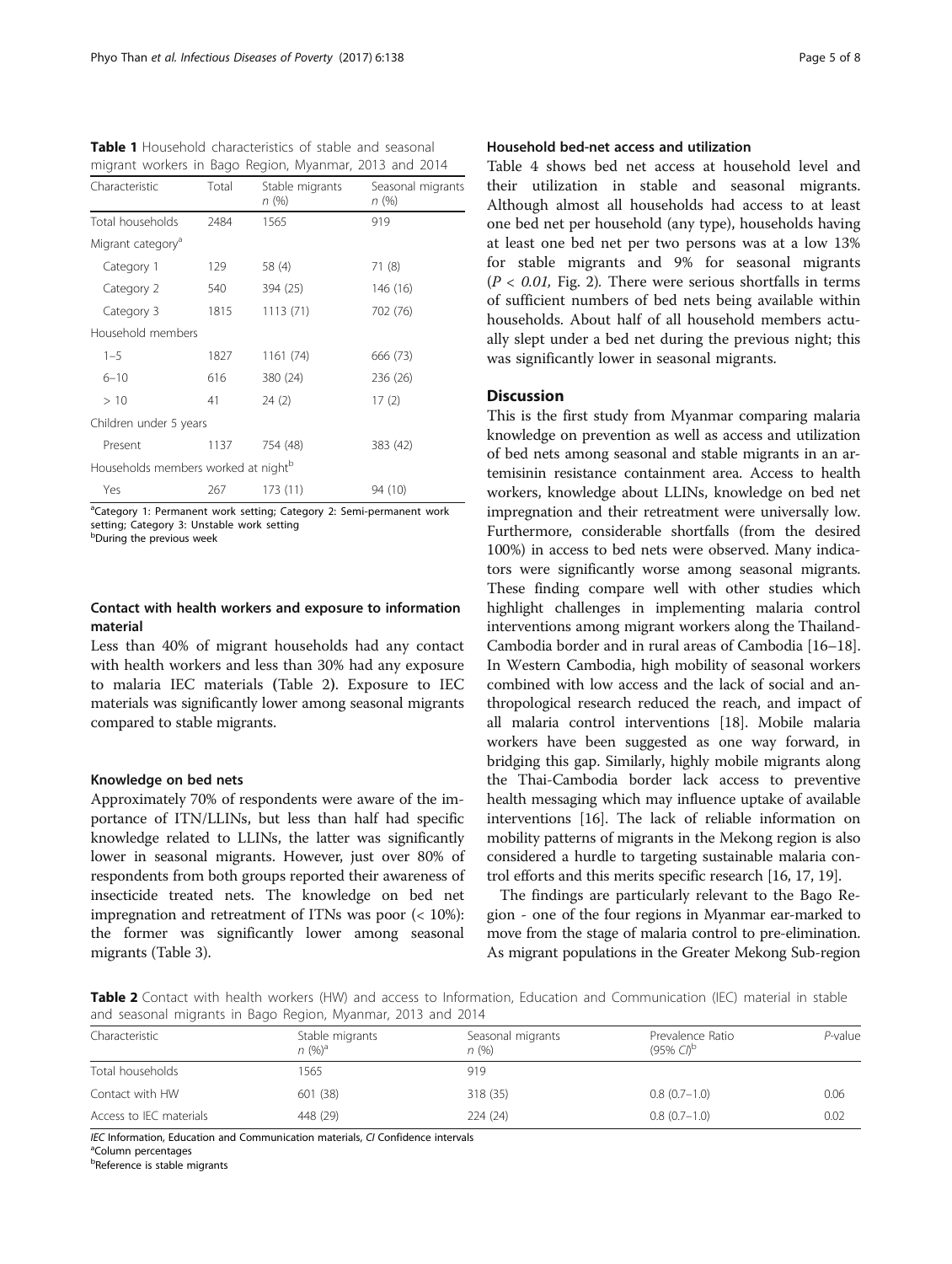<span id="page-5-0"></span>Table 3 Knowledge on bed nets among stable and seasonal migrants in Bago Region, Myanmar, 2013 and 2014

| Characteristic                         | Stable migrants<br>$n\left(\%\right)^{a}$ | Seasonal migrants<br>n(%) | Prevalence ratio<br>$(95\% \text{ C}^{\text{D}})$ | $P$ -value |
|----------------------------------------|-------------------------------------------|---------------------------|---------------------------------------------------|------------|
| Total households                       | 1565                                      | 919                       |                                                   |            |
| Knowledge on importance of ITN/LLIN    | 1082 (69)                                 | 641 (70)                  | $1.0(0.9-1.2)$                                    | 0.8        |
| <b>ITN</b>                             |                                           |                           |                                                   |            |
| Ever heard of ITNs                     | 1285 (82)                                 | 761 (83)                  | $1.1(0.9-1.3)$                                    | 0.7        |
| Knowledge on bed net impregnation      | 121(8)                                    | 38(4)                     | $0.5(0.4-0.8)$                                    | < 0.001    |
| Knowledge on bed net retreatment       | 138(9)                                    | 69 (8)                    | $0.8(0.6-1.1)$                                    | 0.3        |
| LLIN                                   |                                           |                           |                                                   |            |
| Ever heard of LLINs                    | 716 (46)                                  | 378 (41)                  | $0.8(0.7-1.0)$                                    | 0.03       |
| Knowledge on duration of effectiveness | 159 (10)                                  | 68(7)                     | $0.7(0.5-1.0)$                                    | 0.02       |

CI Confidence interval, ITN Insecticide treated nets, LLIN Long lasting insecticide treated nets

<sup>a</sup>Column percentages

**b**Reference is stable migrants

are characterized by intense internal and circular migration, the observed shortcomings risk to undo the gains made so far towards the malaria pre-elimination stage [[1, 7](#page-7-0)]. This is thus an urgent call for mobilizing financial and other resources from donor communities in order to ramp up current malaria control activities.

The study strengths included a large sample size; the fact that interviewers were well trained and supervised; and that data were double entered and validated. Furthermore, this study addressed an identified operational research priority in the Myanmar Artemisinin Resistance Containment (MARC) area [\[7\]](#page-7-0). One of the main study limitations was that we did not have accurate information on the type of bed nets reported in households as on-site verifications could not be done for practical reasons. In addition, in the community based surveys upon which a nested analysis was done for this study, there was a 1:2 ratio imposed to capture migrant categories 1 and 2 (more stable and permanent work settings) versus category 3 (less stable work settings). As such, the proportions of migrant "categories" reflect the attributes related to a fixed sampling scheme and should not be considered as being representative at population level. Our analysis thus focused only on seasonal and stable migrants and not on the categories of their work settings.

Understandably, there is also some overlap between the definitions of seasonal and stable migrants. For example 8% of seasonal migrants in our setting were found working in permanent work settings. As such there are operational challenges in definitions of seasonal and stable migrants and the division between these two groups is not clear-cut. Finally, we did not perform any parasitological assessment, nor did the community based surveys measure travel history. Such measures are critical for understanding malaria transmission dynamics among mobile populations and need to be considered in future research.

This study has a number of policy and practice implications. First, the great majority of migrant households from both stable and seasonal groups were from unstable work settings. This implies short transitory stays of household members in any given geographic area. At the same time, a considerable proportion of households had more than five members and children under five years - the latter

| Table 4 Access and utilization of bed nets among stable and seasonal migrants in Bago Region, Myanmar, 2013 and 2104 |  |
|----------------------------------------------------------------------------------------------------------------------|--|
|----------------------------------------------------------------------------------------------------------------------|--|

| Characteristics                                   | Stable migrants | Seasonal migrants | $P$ -value |
|---------------------------------------------------|-----------------|-------------------|------------|
|                                                   | $n (%)^a$       | n(%)              |            |
| Household access to bed nets                      |                 |                   |            |
| Total households                                  | 1565            | 919               |            |
| At least one bed net per household (any type)     | 1517 (97)       | 876 (95)          | 0.04       |
| At least one ITN/LLIN per household               | 981 (63)        | 590 (64)          | 0.5        |
| One bed net/ 2 persons (any type)                 | 198 (13)        | 86 (9)            | 0.01       |
| Household utilization of bed nets                 |                 |                   |            |
| Total household members                           | 7008            | 4190              |            |
| Slept under bed net (any type) the previous night | 3755 (54)       | 2085 (50)         | < 0.001    |

ITN Insecticide treated nets, LLIN Long lasting insecticide treated nets

<sup>a</sup>Column percentages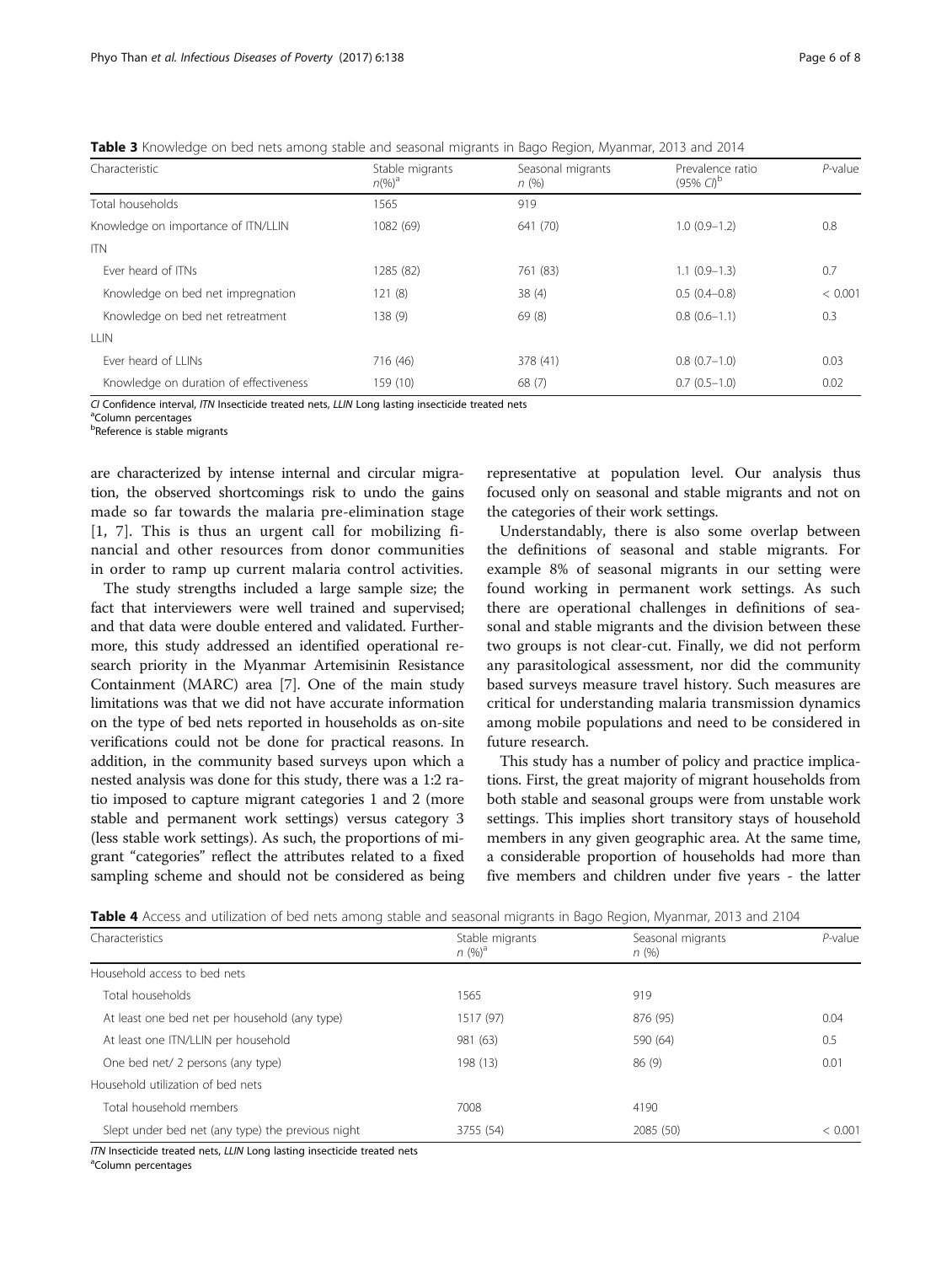<span id="page-6-0"></span>

being at high risk for malaria related morbidity and mortality [\[1](#page-7-0)]. This implores the need for frequent bed net distribution campaigns to compensate for what could be "short transitory times" spent at migrant sites [\[4](#page-7-0), [14](#page-7-0)]. There is also a need to ensure that enough bed-nets are distributed to larger households which have clustering of several individuals. Improved monitoring of household size (and variations) in migrant communities would help guide bed net requirements with distribution strategies. This is key if we are to meet the desired access target of at least one bed net per two persons in every household [[1\]](#page-7-0). On a wider level, there is a need for mass distribution campaigns and / or social marketing strategies. As Myanmar has two malaria peak transmission seasons (June–July and November–December), mass distribution prior to these periods would seem logical.

Second, about 10% of migrant households had night workers at risk of exposure to the dusk-to-dawn biting habits of Anopheles dirus mosquitos, commonly found in Myanmar [[20\]](#page-7-0). It would seem sensible to expand personal protection measures to include "access to mosquito repellents". Favorable national legislation could be enacted to foster repellent availability at the migrant work sites such as rubber plantations, farms and mines.

Third, we observed universally low levels of contact with health workers and access to IEC material. Of particular concern was the low level of knowledge on LLINs (< 50%), bed net impregnation and retreatment. This, despite dedicated volunteers designated to these

activities [\[21\]](#page-7-0). Specific qualitative research is needed to better understand the exact reasons for these findings. A review of current activities of health workers in malaria control activities also seems warranted.

#### Conclusions

This study reveals short-comings in knowledge and access to one of the key malaria control interventions in an artemisinin resistance containment area. Urgent steps and mobilization of resources are needed to improve the current situation.

#### Additional file

[Additional file 1:](dx.doi.org/10.1186/s40249-017-0353-8) Multilingual abstracts in the five official working languages of the United Nations. (PDF 565 kb)

#### Abbreviations

ACT: Artemisinin-based combination therapy; DMR: Department of Medical Research; GMS: Greater Mekong Sub-region; HW: Health workers; IEC: Information, Education, Communication; IOM: International Organization of Migrations; ITN: Insecticide treated bed-net; LLIN: Long lasting insecticidal nets; MARC: Myanmar Artemisinin Resistance Containment; NMCP: National Malaria Control Programme

#### Acknowledgements

This research was conducted through the Structured Operational Research and Training Initiative (SORT IT), a global partnership led by the Special Programme for Research and Training in Tropical Diseases at the World Health Organization (WHO/TDR). SORT IT Programmes include a teaching component developed jointly by the International Union Against Tuberculosis and Lung Disease (The Union) and Medécins sans Frontières. The specific SORT IT program which resulted in this